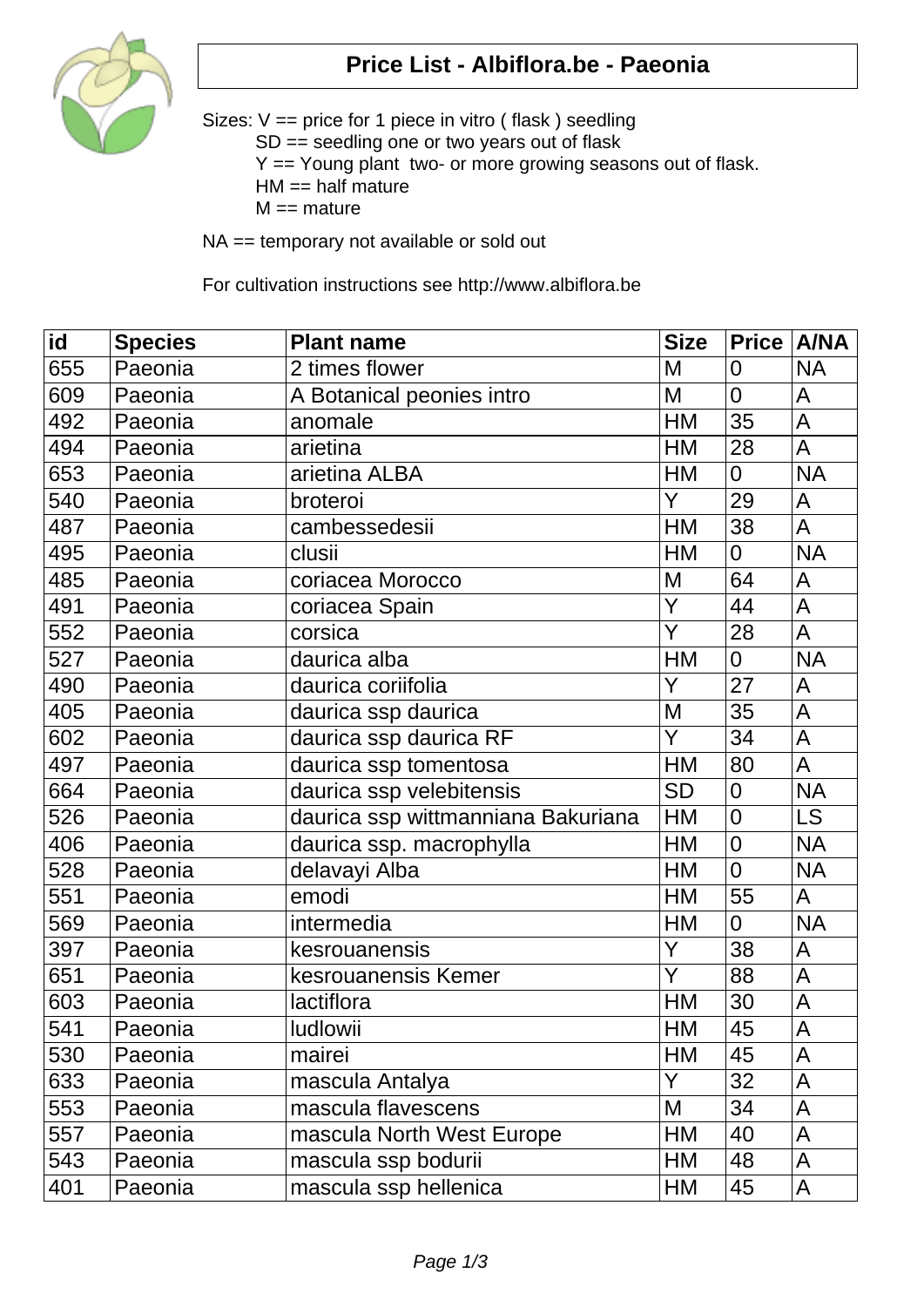

## **Price List - Albiflora.be - Paeonia**

Sizes: V == price for 1 piece in vitro ( flask ) seedling SD == seedling one or two years out of flask Y == Young plant two- or more growing seasons out of flask.  $HM == half mature$  $M ==$  mature

NA == temporary not available or sold out

For cultivation instructions see http://www.albiflora.be

| 498 | Paeonia | mascula ssp hellenica ikarica       | HM        | 45             | A                        |
|-----|---------|-------------------------------------|-----------|----------------|--------------------------|
| 539 | Paeonia | mascula ssp mascula Red Turkey      | Y         | 0              | <b>NA</b>                |
| 496 | Paeonia | mascula ssp mascula Troodos         | M         | 30             | A                        |
| 601 | Paeonia | mascula ssp russoi                  | Ÿ         | 38             | $\overline{A}$           |
| 597 | Paeonia | mascula White Parnassos             | Ý         | 38             | A                        |
| 509 | Paeonia | mlokosewitschii                     | Y         | 29             | $\mathsf{A}$             |
| 654 | Paeonia | morisii ALBA                        | HM        | $\overline{0}$ | <b>NA</b>                |
| 396 | Paeonia | morisii/corsica                     | Y         | 38             | A                        |
| 525 | Paeonia | obovata willmottiae purple filament | M         | 0              | <b>NA</b>                |
| 403 | Paeonia | obovata Alba                        | <b>HM</b> | $\overline{0}$ | <b>NA</b>                |
| 567 | Paeonia | obovata ssp obovata                 | M         | 58             | $\mathsf{A}$             |
| 404 | Paeonia | obovata var japonica                | M         | 55             | A                        |
| 499 | Paeonia | officinalis hutii /villosum         | Y         | 39             | A                        |
| 599 | Paeonia | officinalis ssp banatica            | HM        | 29             | A                        |
| 658 | Paeonia | officinalis ssp italica             | <b>SD</b> | $\overline{0}$ | <b>NA</b>                |
| 607 | Paeonia | officinalis ssp microcarpa          | Y         | 45             | A                        |
| 493 | Paeonia | officinalis ssp officinalis         | M         | 29             | A                        |
| 652 | Paeonia | ostii                               | <b>SD</b> | $\overline{0}$ | <b>NA</b>                |
| 544 | Paeonia | parnassica                          | <b>SD</b> | $\overline{0}$ | <b>NS</b>                |
| 556 | Paeonia | perigrina                           | M         | 28             | A                        |
| 606 | Paeonia | perigrina Fire King                 | HM        | 22             | A                        |
| 529 | Paeonia | qiui                                | M         | 250            | $\overline{A}$           |
| 486 | Paeonia | rhodia                              | <b>HM</b> | 86             | A                        |
| 657 | Paeonia | rockii                              | Y         | $\overline{0}$ | <b>NA</b>                |
| 600 | Paeonia | sandrae                             | Y         | 45             | A                        |
| 488 | Paeonia | saueri                              | M         | 55             | A                        |
| 642 | Paeonia | Species Nova JJ Archibald           | SD        | 0              | $\overline{\mathsf{NA}}$ |
| 564 | Paeonia | tenuifolia                          | HM        | 28             | A                        |
| 489 | Paeonia | tenuifolia                          | M         | 33             | A                        |
| 635 | Paeonia | veitchii var woodwardii             | HM        | 38             | A                        |
| 400 | Paeonia | veitchii var woodwardii alba        | HM        | 88             | A                        |
| 500 | Paeonia | wendelboi                           | Y         | 0              | <b>NA</b>                |
| 656 | Paeonia | wendelboi- mlokoso.                 | HM        | 59             | A                        |